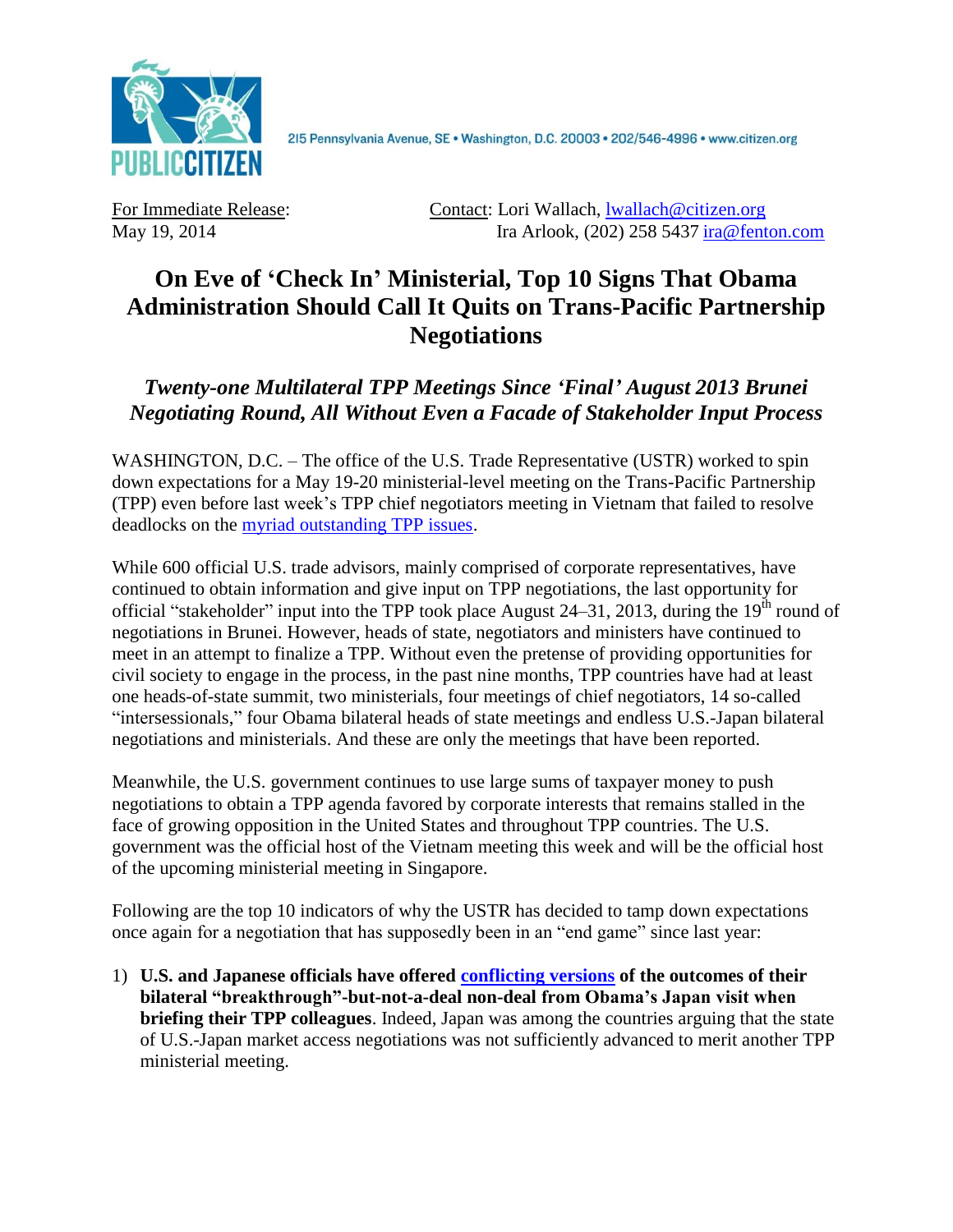- 2) **An LDP bloc in Japan's Diet adopted [another resolution](http://sankei.jp.msn.com/politics/news/140513/plc14051321000020-n1.htm) last week, while TPP chief negotiators met in Vietnam, reiterating the ruling party's requirement that the TPP must protect a list of "sacred" agricultural commodities.** The Japanese parliamentary action by Prime Minister Shinzo Abe's own political party, making clear it will not support a TPP that zeroes out agricultural tariffs, is seen as a direct response to U.S. [congressional](http://www.citizen.org/documents/TPP-market-access-letter.pdf) and [agribusiness](http://www.nppc.org/2014/04/japan-must-eliminate-tariffs-says-nppc/) statements that only a TPP that does so is politically acceptable.
- 3) **Vietnam's former trade minister, who is a current senior advisor on TPP negotiations, recently [declared](http://thanhniennews.com/business/govt-official-says-vietnam-needs-to-compromise-for-trade-deals-25098.html) that Vietnam would not accept a TPP requirement that workers be allowed to establish independent labor unions**. Former Minister Truong Dinh Tuyen said Vietnam instead would accept a compromise that devolved some power to local unions.
- 4) **U.S. trade officials announced that Japan would advance market access talks with other TPP nations at the Vietnam lead negotiators meeting and that this was a sign of a new stage in negotiations – [except that is not what Japan intended or did.](http://www.reuters.com/article/2014/05/14/usa-trade-tpp-idUSL1N0NZ21M20140514)** Other countries are unlikely to even consider high-stakes tradeoffs relating to U.S. demands that could raise drug prices, extend the scope of investor-state dispute liability, limit financial regulation, discipline state-owned enterprises, and enforce labor and environmental standards without knowing what prospective market access opportunities might be forthcoming.
- 5) **On May 1, the Sultan of Brunei implemented [a new Sharia-law-based penal code](http://www.theguardian.com/world/2014/apr/30/sultan-brunei-sharia-penal-code-flogging-death-stoning) that calls for jail terms for the wearing of immodest clothing, pregnancies outside marriage and abortion, with death by stoning for adulterers, gays and lesbians to be phased in later**. The move prompted new U.S. constituencies to join the [anti-TPP effort.](http://teamsternation.blogspot.com/2014/05/jay-leno-joins-fight-against-tpp.html)
- 6) **The USTR's concern that the optics of not having a TPP ministerial when all of the countries' trade ministers are together for a pre-scheduled APEC meeting overcomes opposition by other TPP nations to meeting when there is nothing ready for ministers to**  decide. Thus, the announcement of a ["check-in"](http://www.globalpost.com/dispatch/news/kyodo-news-international/140516/tpp-ministers-seek-progress-singapore-deal-unlikely) ministerial, which ministers from at least three TPP nations do not plan to attend.
- 7) **Japanese officials or press are creating a series of red herring stories.** Reports of neardeals on intellectual property, new U.S. proposals and more [do not relate](http://www3.nhk.or.jp/nhkworld/english/news/20140516_16.html) to what happened on the ground in Vietnam. Indeed, the Japanese press has run a series of follow-up stories speculating about who is generating the misdirects and why. There is no indication that key [areas of controversy](http://citizen.typepad.com/eyesontrade/2014/04/administration-desperate-to-announce-breakthrough-on-tpp-in-japan-but-congress-not-buying-economic-o.html) that existed in previous ministerials in the areas of intellectual property, investment, environment, labor, state-owned enterprises and more are much closer to resolution, even after the expense of the past months of negotiations. The U.S. ambassador to Malaysia recently [expressed hope](http://www.turkishpress.com/news/404116/) that the deal might be concluded by 2017.
- 8) **The USTR continues to [avoid raising](http://www.huffingtonpost.com/2014/05/01/obama-tpp_n_5249262.html) currency issues at chiefs or ministerial levels, even though it is increasingly clear that a TPP without enforceable currency rules is [dead on](http://bigstory.ap.org/article/us-senators-voice-doubts-obama-trade-agenda)  [arrival](http://bigstory.ap.org/article/us-senators-voice-doubts-obama-trade-agenda) in the [U.S. Congress.](http://michaud.house.gov/sites/michaud.house.gov/files/20140509135326990.pdf)** If negotiations were nearing a final deal, this issue would have to be raised; Congress' outspoken position has made clear to the other TPP nations that either this issue will be raised in negotiations or it will be raised later as an additional demand after